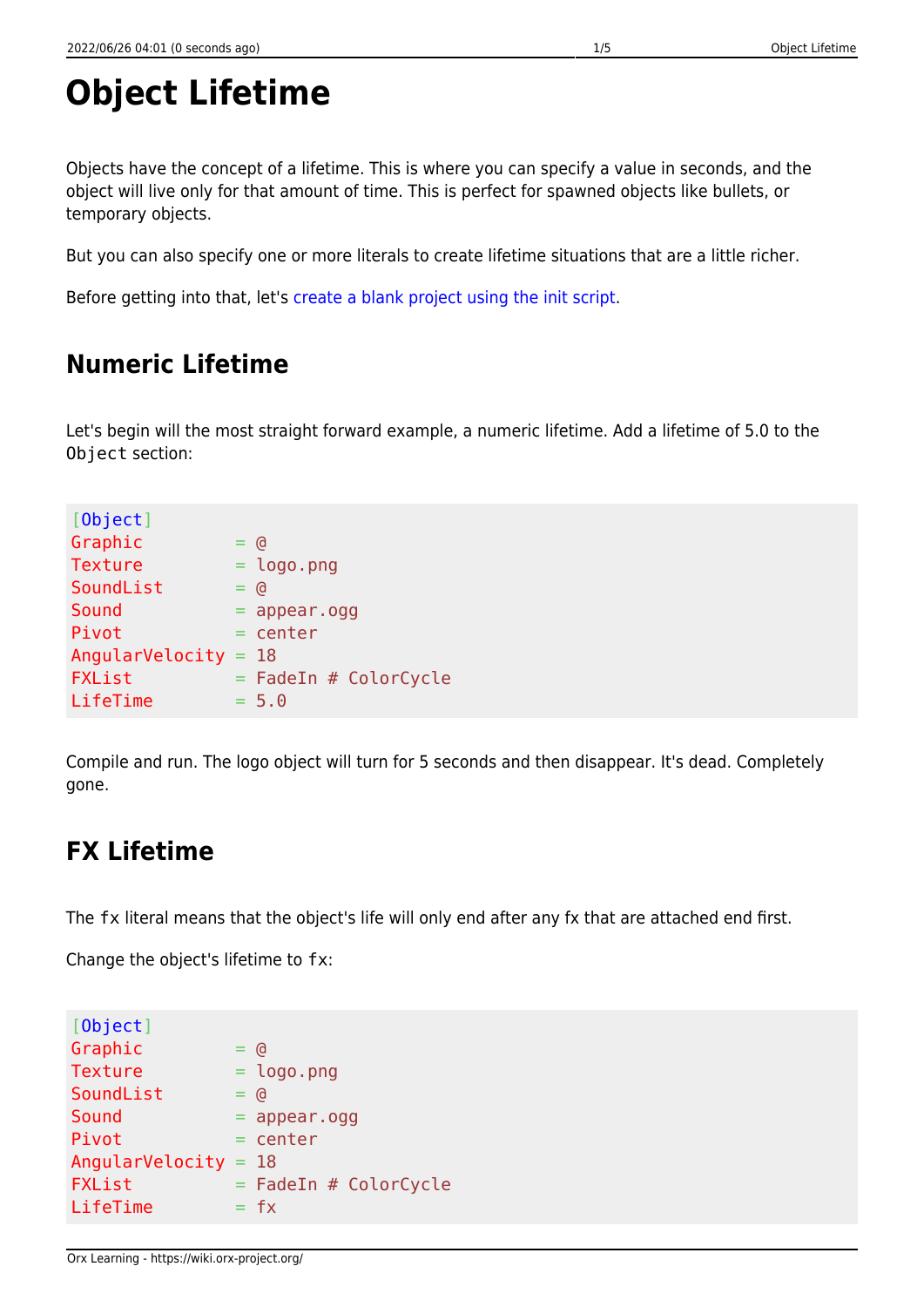The fx currently attached to the object is in a loop, so this condition will never be reached.

Change the loop property on the ColorCycle fx to false:

[ColorCycle]  $Loop$   $= false$ ...

Then run that. The logo will cycle its colour once and then its life will end. Nice.

#### **Sound Lifetime**

In this case, if there is a sound attached to the object which plays on object creation, the object will die once the sound finishes playing. This is a nice enhancement over time based lifetimes because if you decide to change the sound your object uses, you no longer need to be mindful of how long or short the sound goes for.

| [0bject]        |         |                         |
|-----------------|---------|-------------------------|
| Graphic         | $=$ (d  |                         |
| <b>Texture</b>  |         | $=$ logo.png            |
| SoundList       | $=$ (d) |                         |
| Sound           |         | $=$ appear.ogg          |
| Pivot           |         | $=$ center              |
| AngularVelocity |         | $= 18$                  |
| FXList          |         | $=$ FadeIn # ColorCycle |
| LifeTime        |         | $=$ sound               |
|                 |         |                         |

Run that and as soon as the appearance sound is finished, the object's life is over.

#### **Anim Lifetime**

For an object, using the anim literal means that when all animations have finished playing on your object, then the object will be destroyed.

| [Object]        |         |                         |
|-----------------|---------|-------------------------|
| Graphic         | $=$ (d) |                         |
| <b>Texture</b>  |         | $=$ logo.png            |
| SoundList       | Ξ.      | G)                      |
| Sound           |         | $=$ appear.ogg          |
| Pivot           |         | $=$ center              |
| AngularVelocity |         | $= 18$                  |
| <b>FXList</b>   |         | $=$ FadeIn # ColorCycle |
| LifeTime        |         | $=$ $\text{anim}$       |
|                 |         |                         |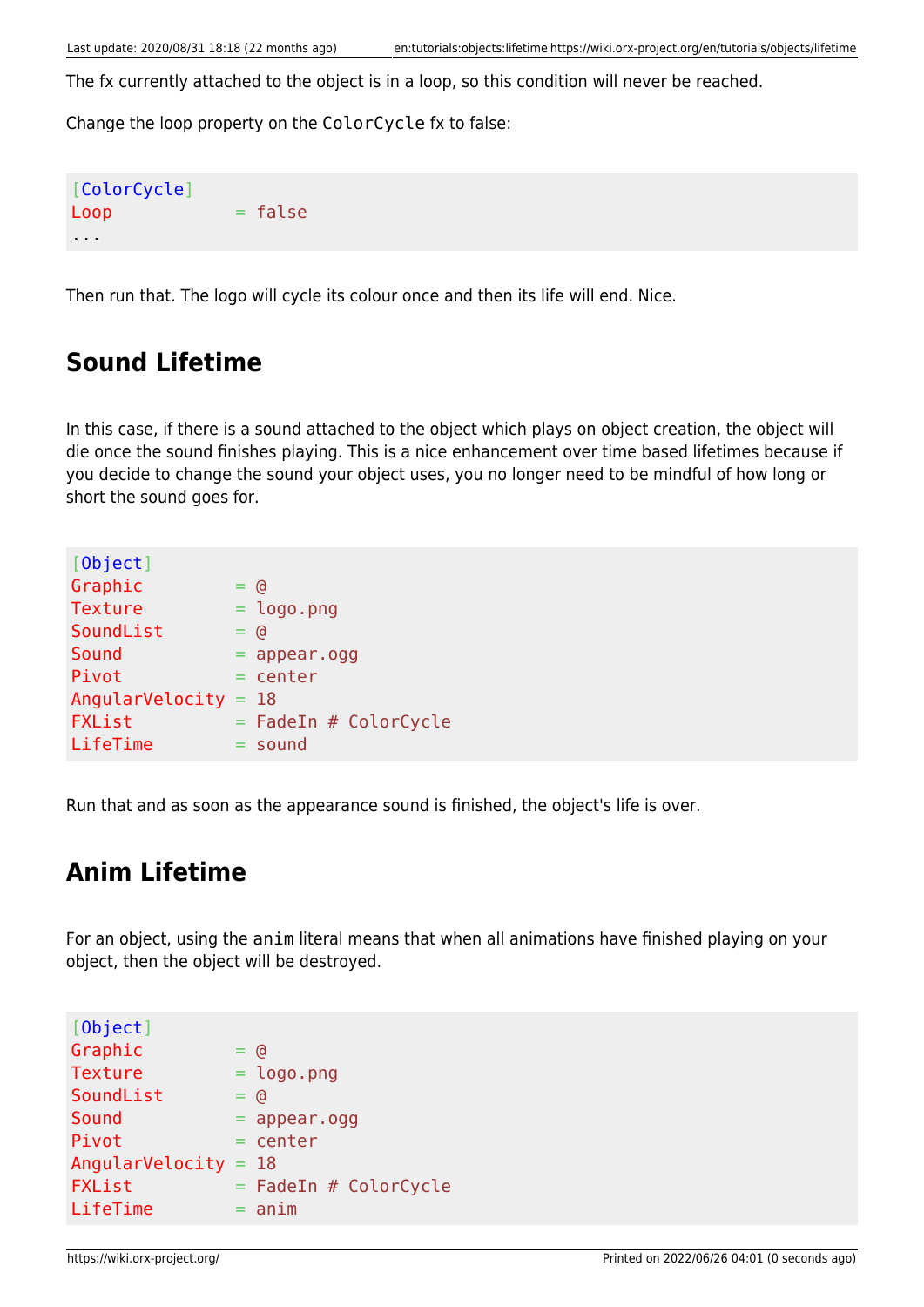Check out the [animation tutorials](https://wiki.orx-project.org/en/tutorials/main#animation) to learn about the animation system and give the anim literal a try.

# **Child Lifetime**

For the last three lifetime literal types, I won't go into any code examples. I'll leave that as an exercise for the reader, as they simply follow the same principle.

| [Object]               |        |                              |
|------------------------|--------|------------------------------|
| Graphic                | $=$ (d |                              |
| <b>Texture</b>         |        | $=$ logo.png                 |
| SoundList              | $=$ @  |                              |
| Sound                  |        | $=$ appear.ogg               |
| Pivot                  |        | = center                     |
| AngularVelocity = $18$ |        |                              |
| <b>FXList</b>          |        | $=$ FadeIn # ColorCycle      |
| LifeTime               |        | $=$ child                    |
| ChildList              |        | $=$ Childl # Child2 # Child3 |

A child lifetime is one where the object's lifetime does not end unless the lifetime of its children ends first. For example, you might have a boss alien made up of many parts. Once all the parts are destroyed, the final parent object will finally be removed.

#### **Spawn Lifetime**

In a similar manner to the child lifetime literal, a spawn lifetime is one where the object's life does not end until it finishes spawning.

| G)                       |
|--------------------------|
| $=$ logo.png             |
| G)                       |
| $=$ appear.ogg           |
| $=$ center               |
| $= 18$                   |
| $=$ FadeIn # ColorCycle  |
| spawn                    |
| $=$ MySpawner            |
| $=$ $-$<br>$=$ $-$<br>≕. |

This operates on the TotalObjects property of the spawner. Once the spawned objects are exhausted, the object will die. Clearly if the spawner is set to infinite spawning, the lifetime will not work.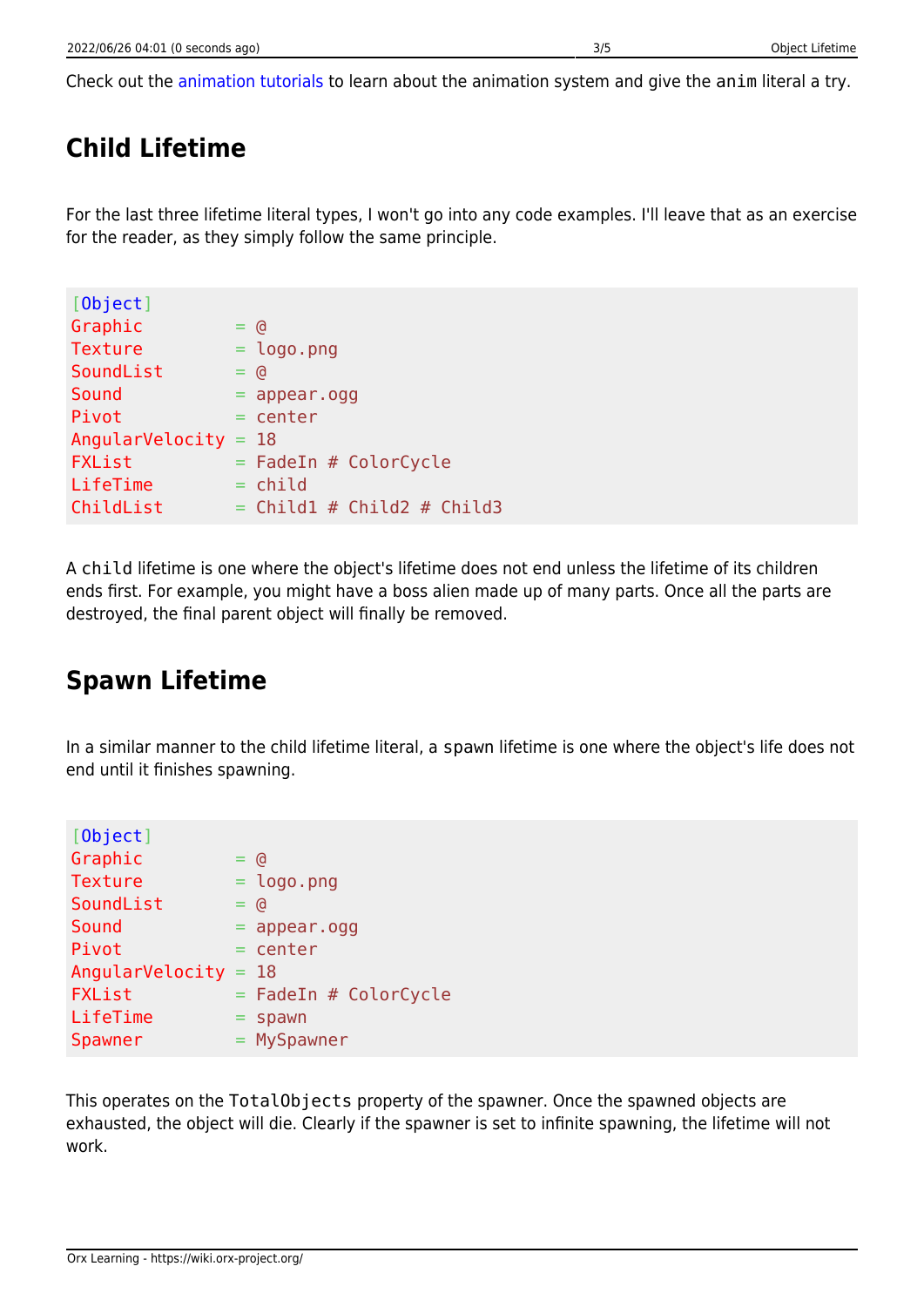#### **Track Lifetime**

Using this literal, the object's life will end when the attached track has finished it's job.

| [0bject]               |              |                         |
|------------------------|--------------|-------------------------|
| Graphic                | $=$ (d)      |                         |
| <b>Texture</b>         |              | $= \text{logo.png}$     |
| SoundList              | $=$ $\alpha$ |                         |
| Sound                  |              | $=$ appear.ogg          |
| Pivot                  |              | $=$ center              |
| AngularVelocity = $18$ |              |                         |
| <b>FXList</b>          |              | $=$ FadeIn # ColorCycle |
| LifeTime               |              | $=$ track               |
| <b>Track</b>           |              | $= MyTrack$             |

### **Multiple Lifetime literals**

You can combine two or more literals. If you do this, the object's lifetime will not end until all of the conditions are exhausted. For example:

| [Object]               |              |                         |
|------------------------|--------------|-------------------------|
| Graphic                | $=$ (d       |                         |
| Texture                |              | $=$ logo.png            |
| SoundList              | $=$ $\alpha$ |                         |
| Sound                  |              | $=$ appear.ogg          |
| Pivot                  |              | $=$ center              |
| AngularVelocity = $18$ |              |                         |
| <b>FXList</b>          |              | $=$ FadeIn # ColorCycle |
| LifeTime               |              | $=$ sound $fx$          |
|                        |              |                         |

In this case, the sound will play and the fx will complete it's single cycle. Once both conditions are complete, it's curtains for the object.

#### **Conclusion**

There's a lot of combinations and scenarios that be covered with multiple lifetimes. I can see sound, fx and track being extremely useful.

#### **See also**

- 1. [Having a Parent Object die after all children have died](https://wiki.orx-project.org/en/examples/objects/kill_parent_object_when_children_die)
- 2. [orxOBJECT structure](https://wiki.orx-project.org/en/orx/config/settings_structure/orxobject)